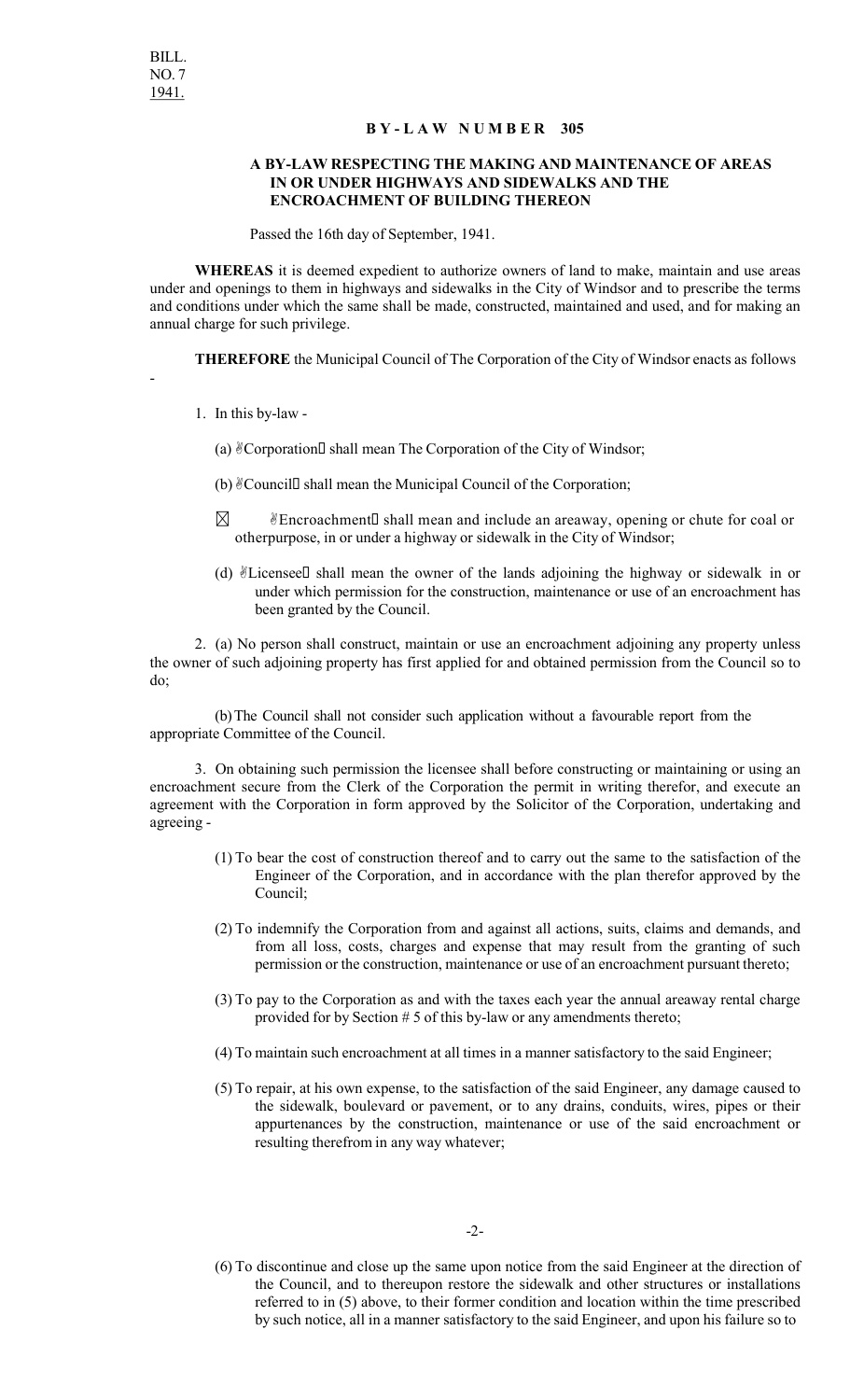do, to pay the costs of such closing up and restoration forthwith upon completion thereof if such work is performed by the said Engineer;

- (7) That he will not use or permit the use of the said encroachment for human habitation;
- (8) That all costs incurred by the Corporation by reason of the said encroachment shall be payable and payment of them may be enforced in like manner as taxes are payable and payment of them enforced;
- (9) That the agreement may be registered against the lands of the licensee;
- (10) To pay the cost of registration of the agreement;
- (11) That the Corporation shall have the right to place pipes, cables, wires, poles and other appliances in and through the said encroachment, and -
- (12) That the covenants, provisions and conditions contained in the agreement shall extend to and be binding upon the heirs, executors, administrators, successors and assigns of the said licensee.

4. The Council may revoke any permit granted pursuant to this by-law and notify the licensee to forthwith repair, close up or fill in the same and upon the failure to comply with the said notice within two (2) weeks from the date thereof the said Engineer may perform such work and the cost thereof, including the cost of restoring the sidewalk and any installation thereunder, shall be paid by the licensee upon demand, and if not so paid, shall be added to and collected in the same manner as taxes on the said lands.

5. The licensee shall with the taxes in each year while the agreement referred to in paragraph 3 hereof is in force, pay to the Treasurer of the Corporation the following annual charge therefor -

- (a) For each areaway or opening, Five Cents (\$ .05) per square foot of street, including sidewalk, occupied by such areaway or opening, provided that the minimum charge hereunder shall be One Dollar (\$ 1.00); (see Res. 790/69)
- (b) For each coal or other chute One Dollar (\$ 1.00); (see Res. 790/69)

6. The said Engineer, in the year 1941, shall measure every areaway or opening then existing in or under highways and sidewalks in the City of Windsor, and compute the annual charge to be made against every licensee, and shall ascertain the number of coal or other chutes and the charges therefor, and shall make a return thereof to the said Clerk, before the preparation of the Tax Collector<sup>Is</sup> roll for the year 1942.

7. The said Clerk shall enter the charges for such areaways, openings or coal chutes from the return made to him by the said Engineer as hereinbefore provided, in the Tax Collector<sup>IS</sup> Roll against the lands of the respective licensees and the same shall be rated against such properties, and thereafter shall be levied and collected with the taxes for the current year in the same manner as other taxes, and the said Clerk shall make such corrections to the said return as may from time to time become necessary through information secured from permits issued and reports from the said Engineer.

8. Whenever an encroachment is constructed after the said Engineer has made the return to the said Clerk as provided in paragraph 6 hereof, the licensee shall, upon securing the permit therefor, pay an amount equal to the annual charge computed in accordance with paragraph 5 hereof.

9. (a) No person shall maintain or use any building or other erection which by inadvertence has been wholly or partially erected upon any highway in the City of Windsor unless the permission of the Council so to do has first been obtained.

(b) The owner or occupant of a building or other erection for which a permit has been obtained under Clause (a) hereof, shall enter into an agreement with the Corporation in form approved by the said Solicitor, and shall pay to the said Treasurer an annual fee of not less than One Dollar (\$ 1.00) at the rate of Five Cents (\$ .05) per square foot of the highway upon which said building or other erection encroaches, or such other fee as the Council may direct, and the said fee shall be a charge upon

-3-

the land used in connection therewith and shall be payable and payment of it enforced in like manner as taxes are payable and the payment of them enforced.

10.The Mayor and Clerk of the Corporation are hereby authorized to execute on behalf of the Corporation and seal with the seal thereof all agreements entered into pursuant to paragraphs 3 and 9 of this by-law.

11.Every person who contravenes any of the provisions of this by-law (Chapter) is guilty of an offence and shall, upon conviction thereof, forfeit and pay a penalty of not more than Five Thousand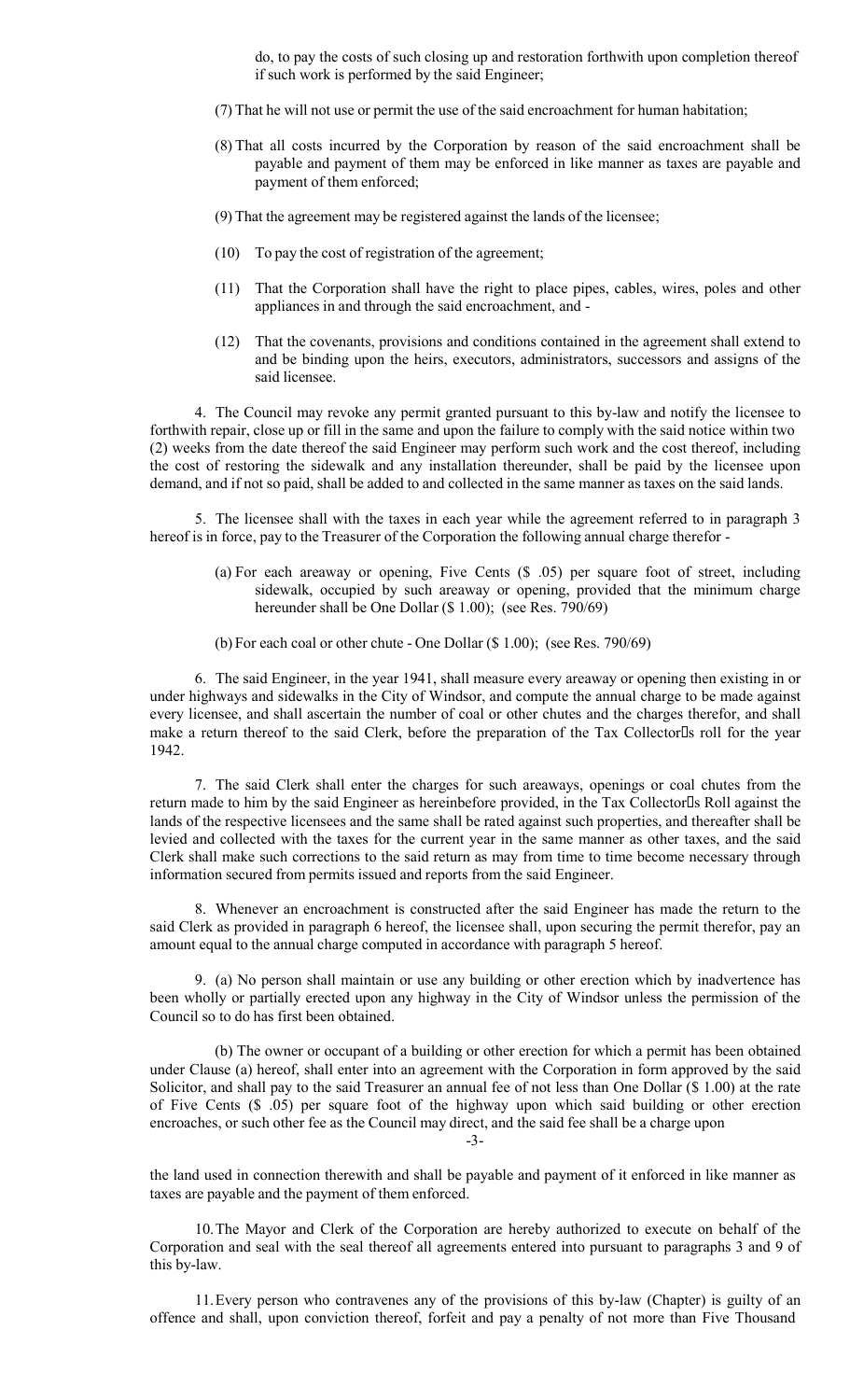Dollars (\$ 5,000), exclusive of costs and every such fine is recoverable under the Provincial Offences Act. (amended B/L 10277, May 22/90)

12.By-law Number 4049 passed by the Municipal Council of the former Corporation of the City of Windsor on the 6th day of April, 1931, and all other by-laws inconsistent with or repugnant to the provisions of this by-law are hereby repealed.

13.This by-law shall come into force on the day of the final passing thereof.

(signed) A. J. REAUMIE Mayor

 $(S E A L)$ 

(signed) C.V. WATERS Clerk

First Reading September 16, 1941 Second Reading September 16, 1941 Third Reading September 16, 1941